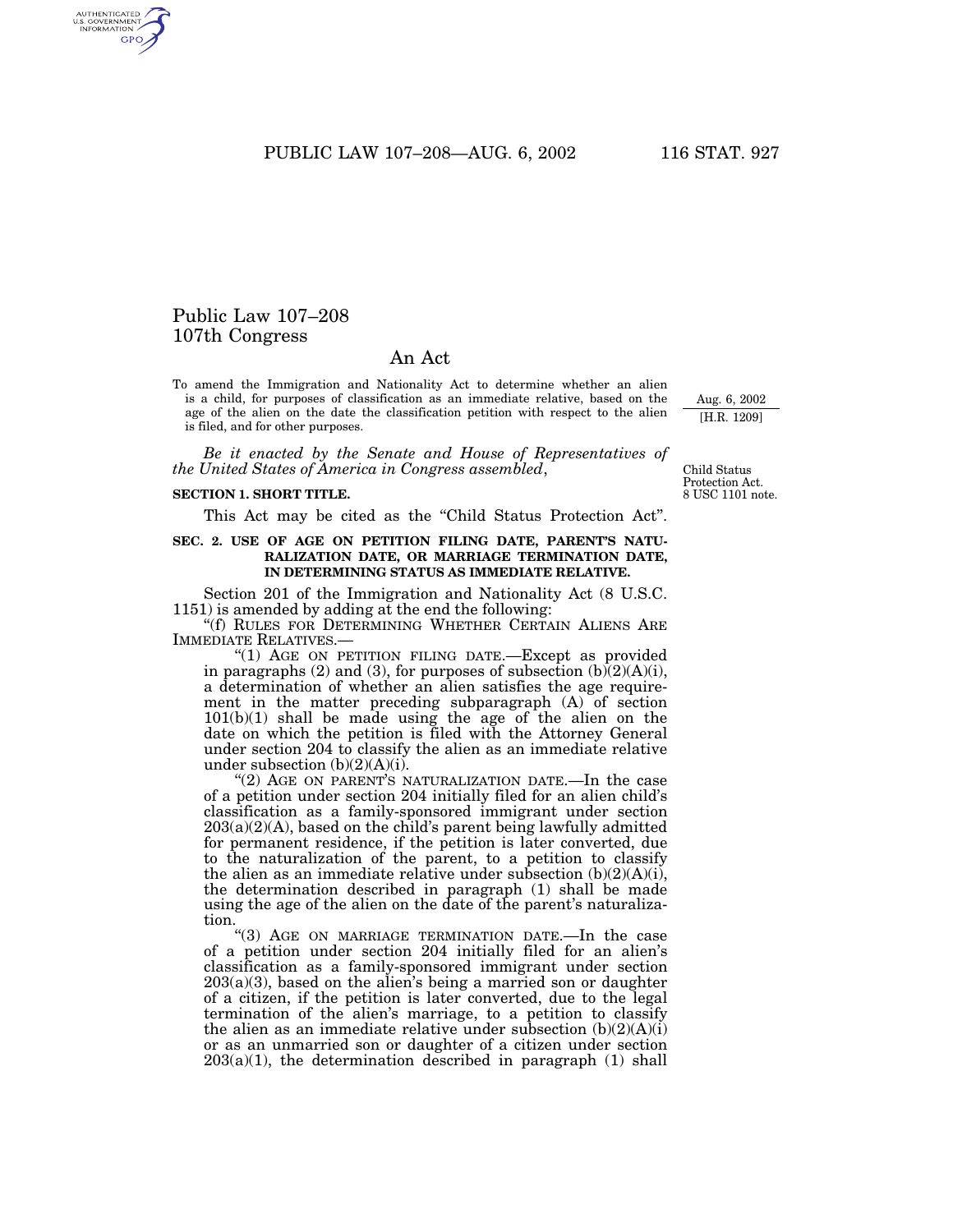be made using the age of the alien on the date of the termination of the marriage.''.

## **SEC. 3. TREATMENT OF CERTAIN UNMARRIED SONS AND DAUGHTERS SEEKING STATUS AS FAMILY-SPONSORED, EMPLOYMENT-BASED, AND DIVERSITY IMMIGRANTS.**

Section 203 of the Immigration and Nationality Act (8 U.S.C. 1153) is amended by adding at the end the following:

"(h) RULES FOR DETERMINING WHETHER CERTAIN ALIENS ARE CHILDREN.—

"(1) IN GENERAL.—For purposes of subsections  $(a)(2)(A)$  and (d), a determination of whether an alien satisfies the age requirement in the matter preceding subparagraph (A) of section  $101(b)(1)$  shall be made using—

 $t''(A)$  the age of the alien on the date on which an immigrant visa number becomes available for such alien (or, in the case of subsection (d), the date on which an immigrant visa number became available for the alien's parent), but only if the alien has sought to acquire the status of an alien lawfully admitted for permanent resi-

dence within one year of such availability; reduced by "(B) the number of days in the period during which the applicable petition described in paragraph (2) was pending.

''(2) PETITIONS DESCRIBED.—The petition described in this paragraph is—<br>"(A) with respect to a relationship described in sub-

section (a)(2)(A), a petition filed under section 204 for classi-

fication of an alien child under subsection (a)(2)(A); or "(B) with respect to an alien child who is a derivative beneficiary under subsection (d), a petition filed under section 204 for classification of the alien's parent under subsection (a), (b), or (c).

" $(3)$  RETENTION OF PRIORITY DATE.—If the age of an alien is determined under paragraph (1) to be 21 years of age or older for the purposes of subsections  $(a)(2)(\tilde{A})$  and  $(d)$ , the alien's petition shall automatically be converted to the appropriate category and the alien shall retain the original priority date issued upon receipt of the original petition.''.

#### **SEC. 4. USE OF AGE ON PARENT'S APPLICATION FILING DATE IN DETERMINING ELIGIBILITY FOR ASYLUM.**

Section  $208(b)(3)$  of the Immigration and Nationality Act (8 U.S.C. 1158(b)(3)) is amended to read as follows:

"(3) TREATMENT OF SPOUSE AND CHILDREN.—<br>"(A) IN GENERAL.—A spouse or child (as defined in section 101(b)(1) (A), (B), (C), (D), or (E)) of an alien who is granted asylum under this subsection may, if not otherwise eligible for asylum under this section, be granted the same status as the alien if accompanying, or following to join, such alien.

"(B) CONTINUED CLASSIFICATION OF CERTAIN ALIENS AS CHILDREN.—An unmarried alien who seeks to accompany, or follow to join, a parent granted asylum under this subsection, and who was under 21 years of age on the date on which such parent applied for asylum under this section, shall continue to be classified as a child for purposes of this paragraph and section 209(b)(3), if the alien attained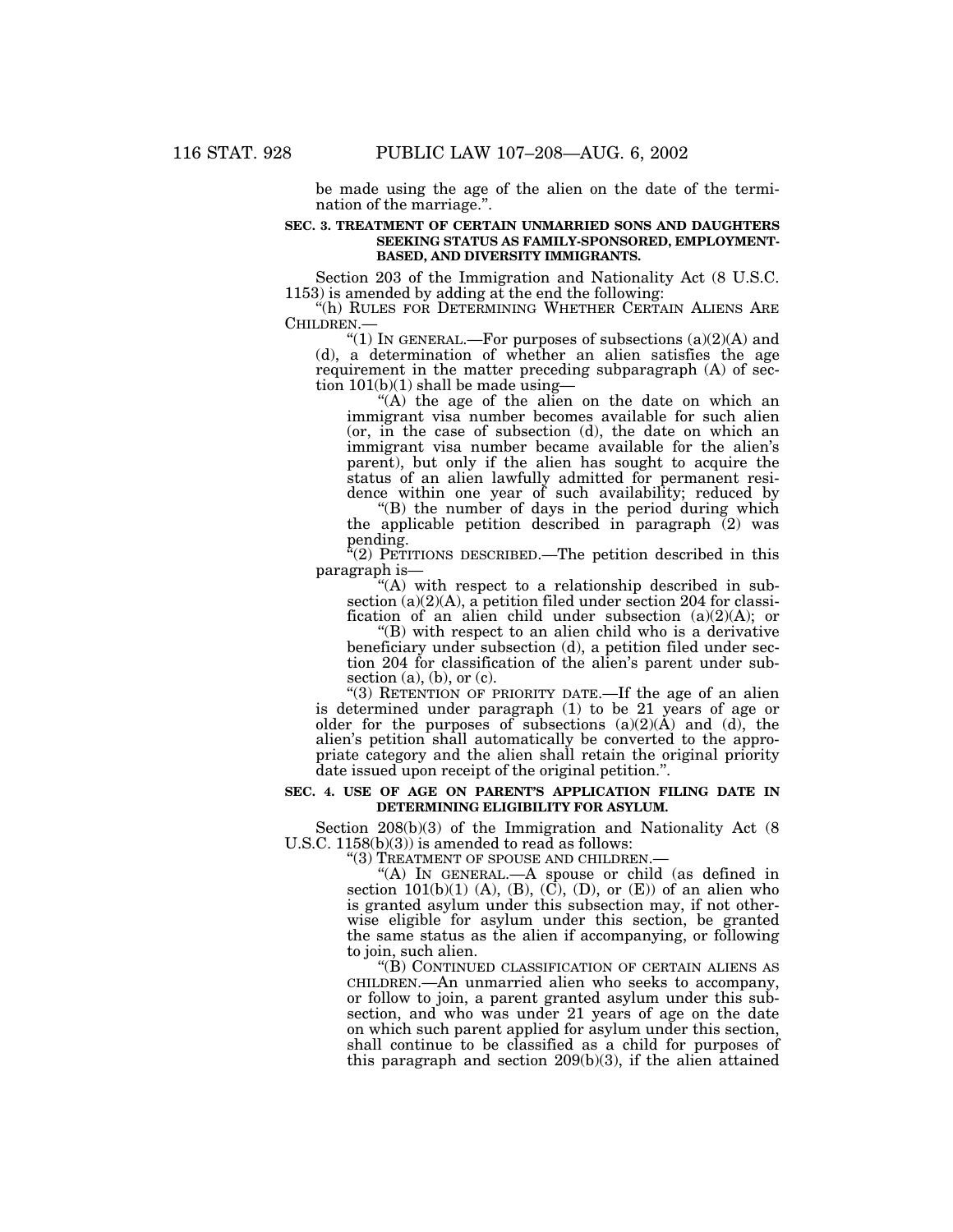21 years of age after such application was filed but while it was pending.''.

# **SEC. 5. USE OF AGE ON PARENT'S APPLICATION FILING DATE IN DETERMINING ELIGIBILITY FOR ADMISSION AS REF-UGEE.**

Section  $207(c)(2)$  of the Immigration and Nationality Act (8) U.S.C.  $1157(c)(2)$  is amended—

(1) by striking " $(2)$ " and inserting " $(2)(A)$ "; and

(2) by adding at the end the following:

''(B) An unmarried alien who seeks to accompany, or follow to join, a parent granted admission as a refugee under this subsection, and who was under 21 years of age on the date on which such parent applied for refugee status under this section, shall continue to be classified as a child for purposes of this paragraph, if the alien attained 21 years of age after such application was filed but while it was pending.''.

#### **SEC. 6. TREATMENT OF CLASSIFICATION PETITIONS FOR UNMARRIED SONS AND DAUGHTERS OF NATURALIZED CITIZENS.**

Section 204 of the Immigration and Nationality Act (8 U.S.C. 1154) is amended by adding at the end the following:

"(k) PROCEDURES FOR UNMARRIED SONS AND DAUGHTERS OF CITIZENS.—

"(1) IN GENERAL.—Except as provided in paragraph (2), in the case of a petition under this section initially filed for an alien unmarried son or daughter's classification as a familysponsored immigrant under section 203(a)(2)(B), based on a parent of the son or daughter being an alien lawfully admitted for permanent residence, if such parent subsequently becomes a naturalized citizen of the United States, such petition shall be converted to a petition to classify the unmarried son or daughter as a family-sponsored immigrant under section  $203(a)(1)$ .

"(2) EXCEPTION.—Paragraph (1) does not apply if the son or daughter files with the Attorney General a written statement that he or she elects not to have such conversion occur (or if it has occurred, to have such conversion revoked). Where such an election has been made, any determination with respect to the son or daughter's eligibility for admission as a familysponsored immigrant shall be made as if such naturalization had not taken place.

''(3) PRIORITY DATE.—Regardless of whether a petition is converted under this subsection or not, if an unmarried son or daughter described in this subsection was assigned a priority date with respect to such petition before such naturalization, he or she may maintain that priority date.

Applicability.

"(4) CLARIFICATION.—This subsection shall apply to a petition if it is properly filed, regardless of whether it was approved or not before such naturalization.''.

# **SEC. 7. IMMIGRATION BENEFITS FOR CERTAIN ALIEN CHILDREN NOT AFFECTED.**

Section  $204(a)(1)(D)$  of the Immigration and Nationality Act  $(8 \text{ U.S.C. } 1154(a)(1)(D))$  is amended by adding at the end the following new clause: